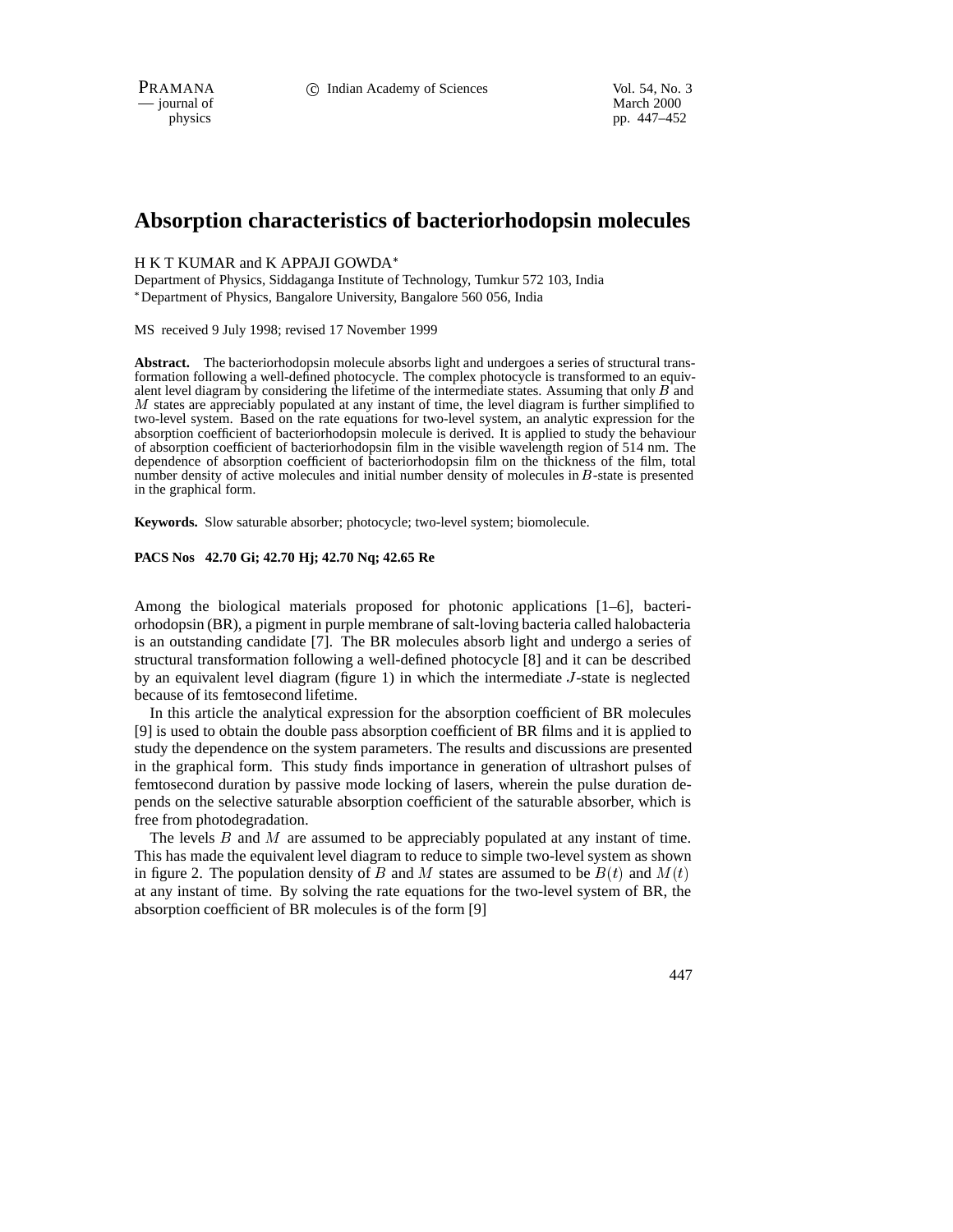

**Figure 1.** Equivalent energy level diagram of photocycle of BR molecule.



**Figure 2.** Simplified energy level diagram of photocycle of BR molecule.

$$
\alpha(t) = \frac{2\sigma_1\sigma_2 N}{\sigma_1 + \sigma_2} + \frac{(\sigma_2 - \sigma_1)\sigma_2 N}{\sigma_1 + \sigma_2} - \left[ \left\{ \frac{(\sigma_2 - \sigma_1)\sigma_2 N}{\sigma_1 + \sigma_2} \right\} - (\sigma_2 - \sigma_1)B_i \right] \bar{E}
$$

$$
+ \frac{1}{2} \left[ \left\{ \frac{(\sigma_2 - \sigma_1)\sigma_2 N}{\sigma_1 + \sigma_2} \right\} - (\sigma_2 - \sigma_1)B_i \right] \bar{E}^2 - (\sigma_2 - \sigma_1)B_i, \tag{1}
$$

where  $E = E(t)/E_s$ ,  $\sigma_1$  and  $\sigma_2$  are the absorption coefficients of levels B and M respectively,  $N = B(t) + M(t)$  is the total number density of BR molecules, B is the initial

448 *Pramana – J. Phys.,* **Vol. 54, No. 3, March 2000**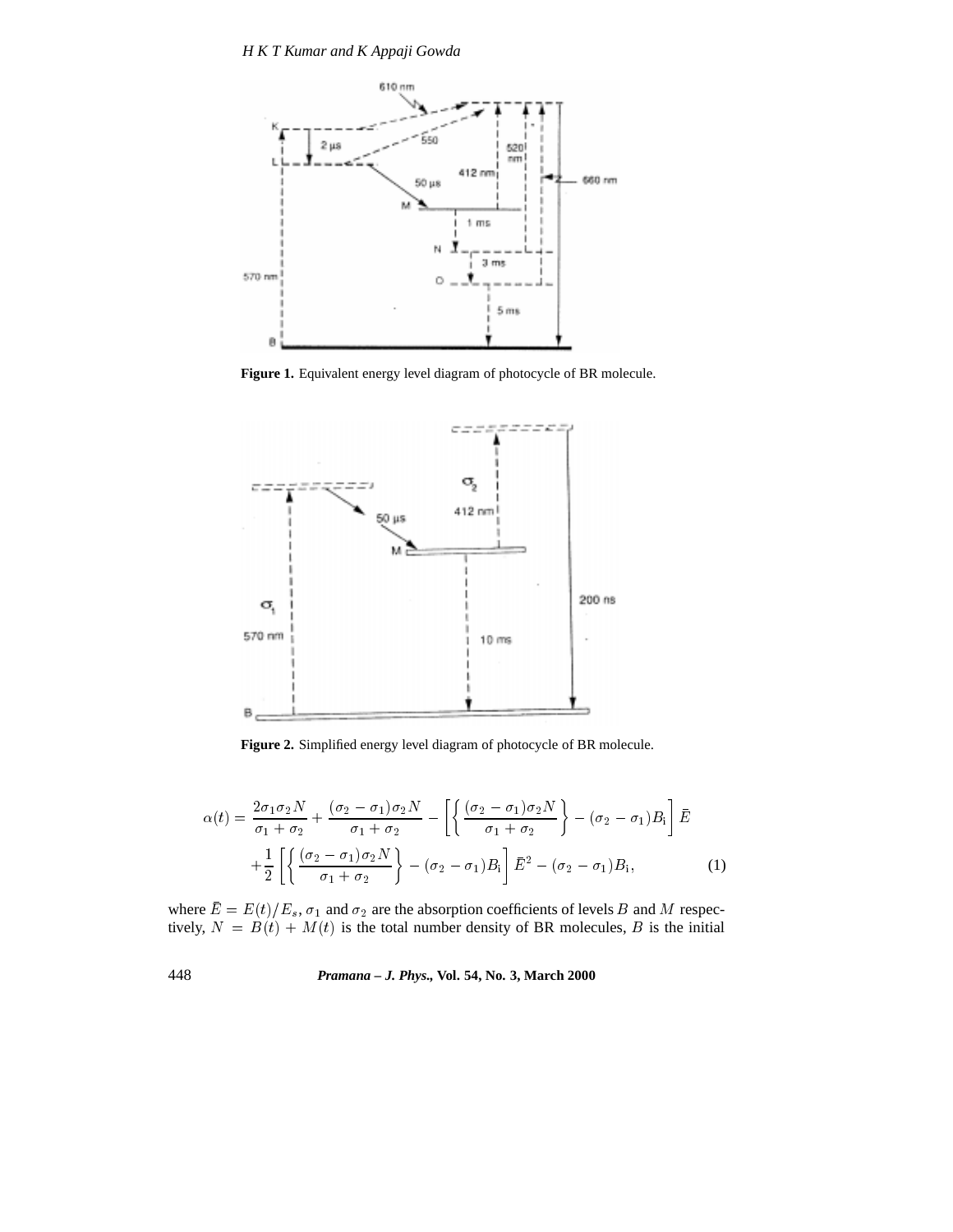number density of the active BR molecules before the arrival of the pulse in the level <sup>B</sup>.  $E(t) = \int_{0}^{t} |v(t')|^2 dt'$  $\int_0^t |v(t')|^2 dt'$  is the cumulative energy in the pulse where  $v(t')$  is the amplitude of the electric field.  $E_s = [h\nu A_s/(\sigma_1 + \sigma_2)]$  is the saturation energy parameter of the slow saturable absorber.

Since the mode-locked pulse in the laser cavity makes to and fro journey, it gets modified twice in a round-trip. Hence the double pass absorption coefficient of BR film is considered and it is given by

$$
S(t) = \alpha(t)2l_s,\tag{2}
$$

where  $l_s$  is the thickness of BR film.

The analytical expression for the absorption coefficient of BR film is applied to study the absorption characteristics of BR molecules in a typical laser system operating at fundamental wavelength 514 nm. The experimental data available for the absorption coefficients of the levels B and M corresponding to the wavelength 514 nm are  $\sigma_1 = 1.55 \times 10^{-16}$  cm<sup>2</sup> and  $\sigma_2 = 1 \times 10^{-18}$  cm<sup>2</sup> respectively [10] are employed in the parametric analysis and the thickness of the BR film is taken as 100  $\mu$ m [9]. Since the experimental results are not reported elsewhere, comparison between the experimental and theoretical results has not been made. Further, the details of laser powers used and energy measurement techniques are not involved in this analytical work.

The dependence of  $S(t)$  on  $l_s$  for  $B_i = 0.5 \times 10^{16}$  molecules/cc and different values of  $N = (2.0, 2.5, 3.0, 3.5, \text{ and } 4.0) \times 10^{16}$  molecules/cc is shown in figure 3. It shows that  $S(t)$  increases rapidly for smaller value of thickness of BR film ranging from 10 to 100  $\mu$ m and later its dependence with  $l<sub>s</sub>$  becomes less significant. Also,  $S(t)$  is almost invariant with N. This study has provided a valuable information that  $S(t)$  varies linearly up to a thickness of 50  $\mu$ m and later its variation becomes non-linear.



**Figure 3.** Dependence of absorption coefficient,  $S(t)$ , on thickness of BR film,  $l_s$ , for  $B_i = 0.5 \times 10^{16}$  molecules/cc, and different values of N varying from  $2.0 \times 10^{16}$  to  $4.0 \times 10^{16}$  molecules/cc in steps of  $0.5 \times 10^{16}$  molecules/cc.

*Pramana – J. Phys.,* **Vol. 54, No. 3, March 2000** 449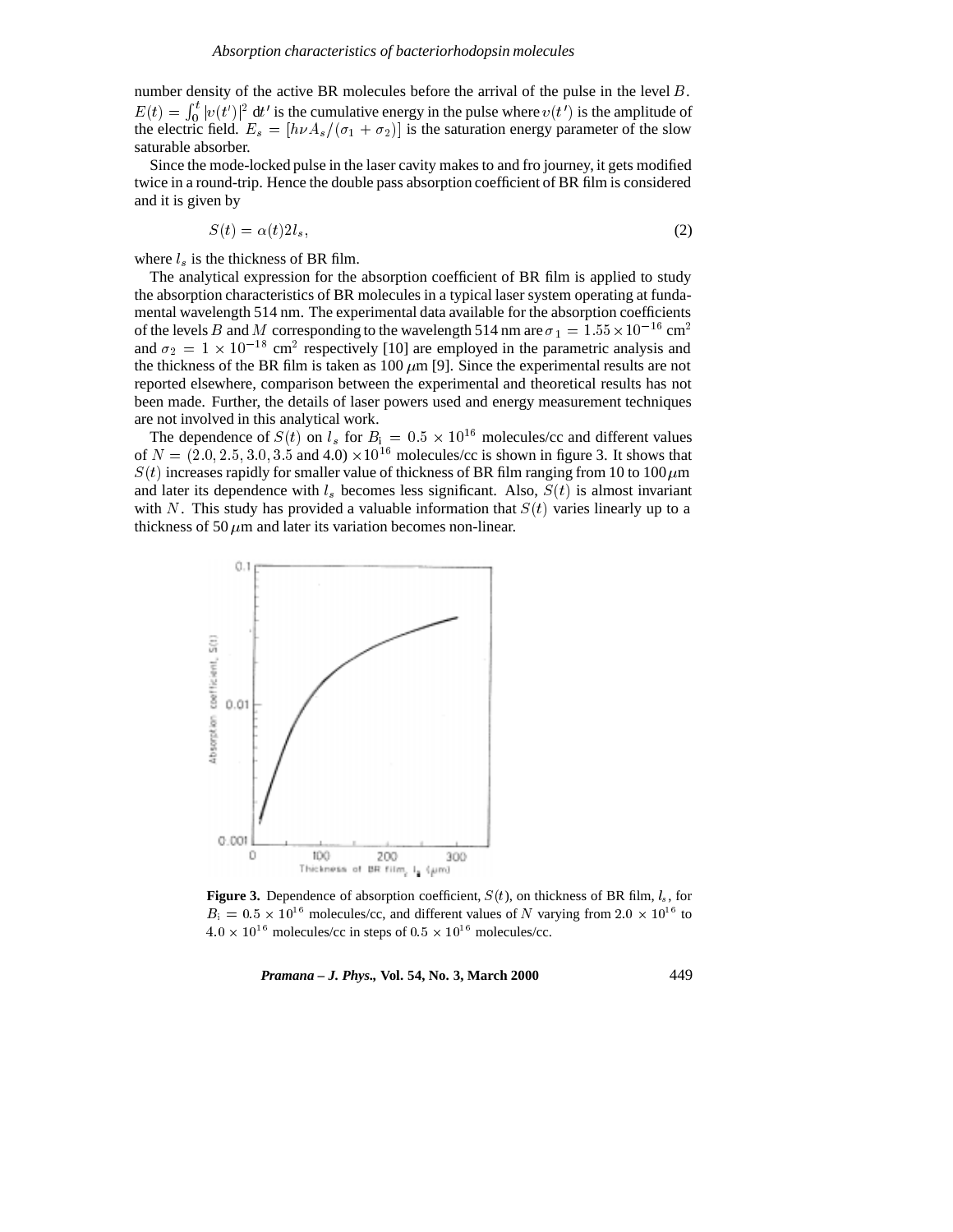

**Figure 4.** Dependence of absorption coefficient,  $S(t)$ , on total number density, N, for  $B_i = 0.5 \times 10^{16}$  molecules/cc, and different values of  $l_s$ .



**Figure 5.** Dependence of absorption coefficient,  $S(t)$ , on total number density, N, for  $l_s = 100 \ \mu \text{m}$ , and different values of  $B_i$ .

450 *Pramana – J. Phys.,* **Vol. 54, No. 3, March 2000**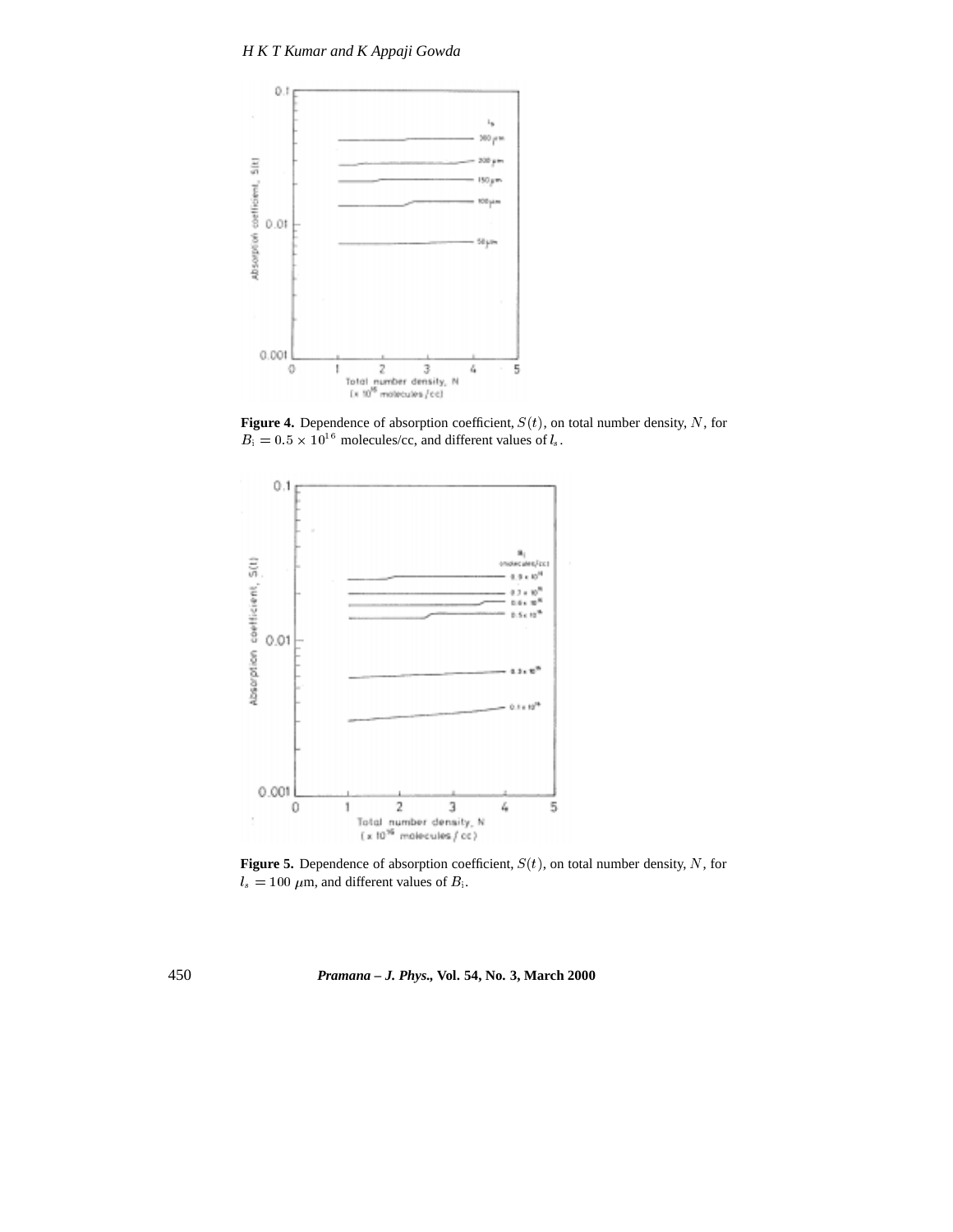

**Figure 6.** Dependence of absorption coefficient,  $S(t)$ , on initial B-state number density,  $B_i$ , for  $l_s = 100 \mu m$ , and different values of N varying from  $2.0 \times 10^{16}$  to  $4.0 \times 10^{16}$  molecules/cc in steps of  $0.5 \times 10^{16}$  molecules/cc.

The dependence of  $S(t)$  on N, for  $B_1 = 0.5 \times 10^{16}$  molecules/cc and different values of  $l_s = 50$ , 100, 150, 200 and 300  $\mu$ m is shown in figure 4. It is clear that  $S(t)$  value is constant for  $l_s = 50 \,\mu$ m. But for other values of  $l_s$ ,  $S(t)$  is constant with a step at certain value of N. This result has predicted that  $S(t)$  is independent of N for different  $l_s$  keeping  $B_i$  constant.

The dependence of  $S(t)$  on N, for  $l_s = 100 \mu m$  and different values of  $B_i = (0.1,$ 0.3, 0.5, 0.6 and 0.9)  $\times$ 10<sup>16</sup> molecule/cc is depicted in figure 5. It is observed that  $S(t)$ increases with increase of  $B_i$  for its smaller values and it remains almost constant for values greater than  $0.5 \times 10^{16}$  molecules/cc, showing that the variation of  $S(t)$  with N is insignificant. This information has provided a novel information to the experimental researcher to select the B-state number density of active BR molecules to achieve the constant value of absorption coefficient of BR film for known thickness.

Finally, the dependence of  $S(t)$  on  $B_i$ , for  $l_s = 100 \mu$ m and for different  $N = (2.0, 2.5, 1.5)$ 3.0 and 3.5)  $\times 10^{16}$  molecules/cc is presented in figure 6. It is seen that the variation of  $S(t)$  is insignificant with N.

To conclude, the absorption characteristics of BR molecules are analysed using a twolevel approximation to the complex photocycle. In this analysis it is assumed that only the initial  $B$  and intermediate  $M$  states are appreciably populated. A simple analytical expression for the absorption coefficient of BR molecules is derived. The dependency of the absorption coefficient on thickness of the BR film, the total number density of active BR molecules and the initial number density of B-state are analysed. The dependence of absorption characteristics on the host matrix is not considered in the analysis because of its thickness of few micrometers.

*Pramana – J. Phys.,* **Vol. 54, No. 3, March 2000** 451